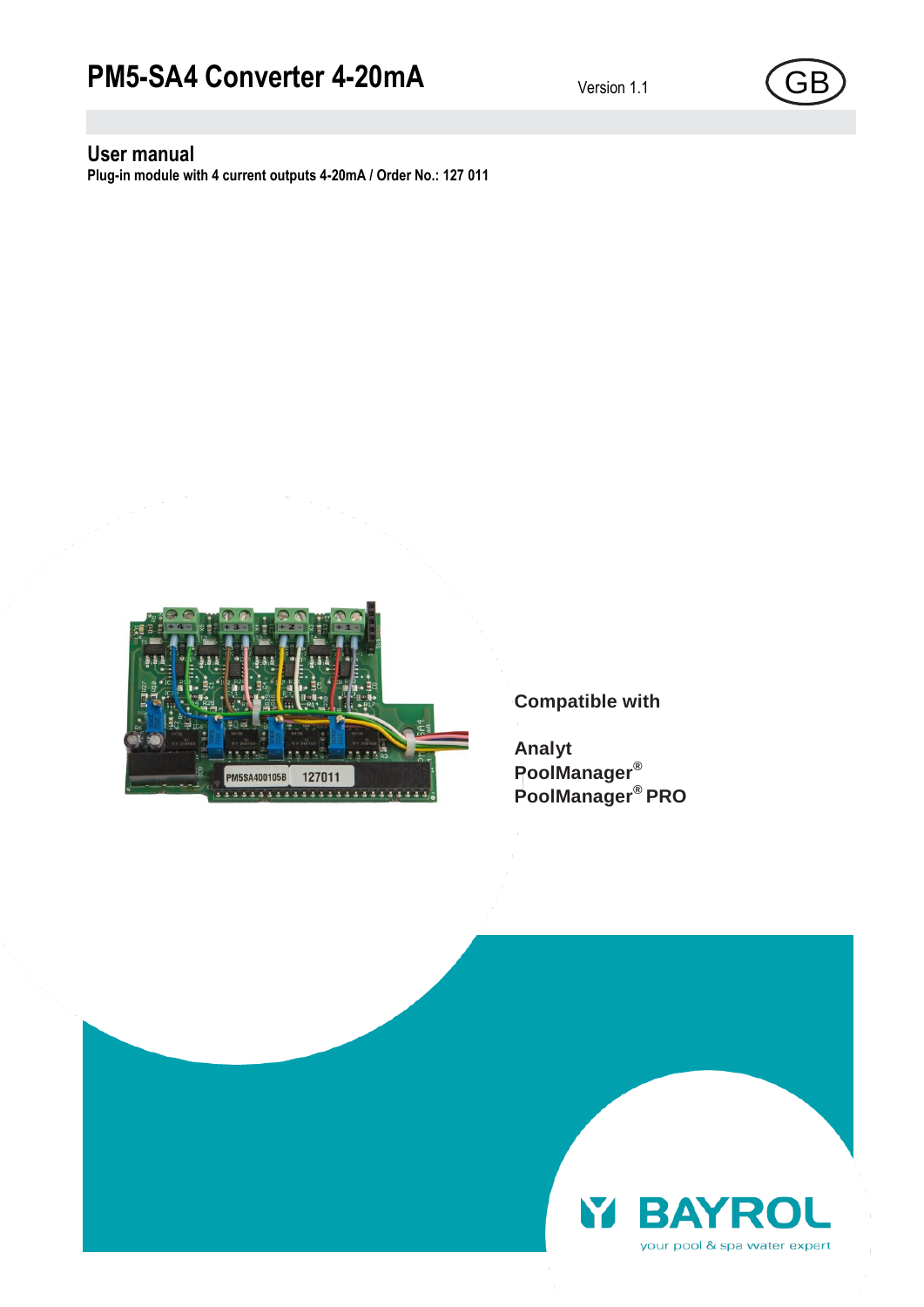PM5-SA4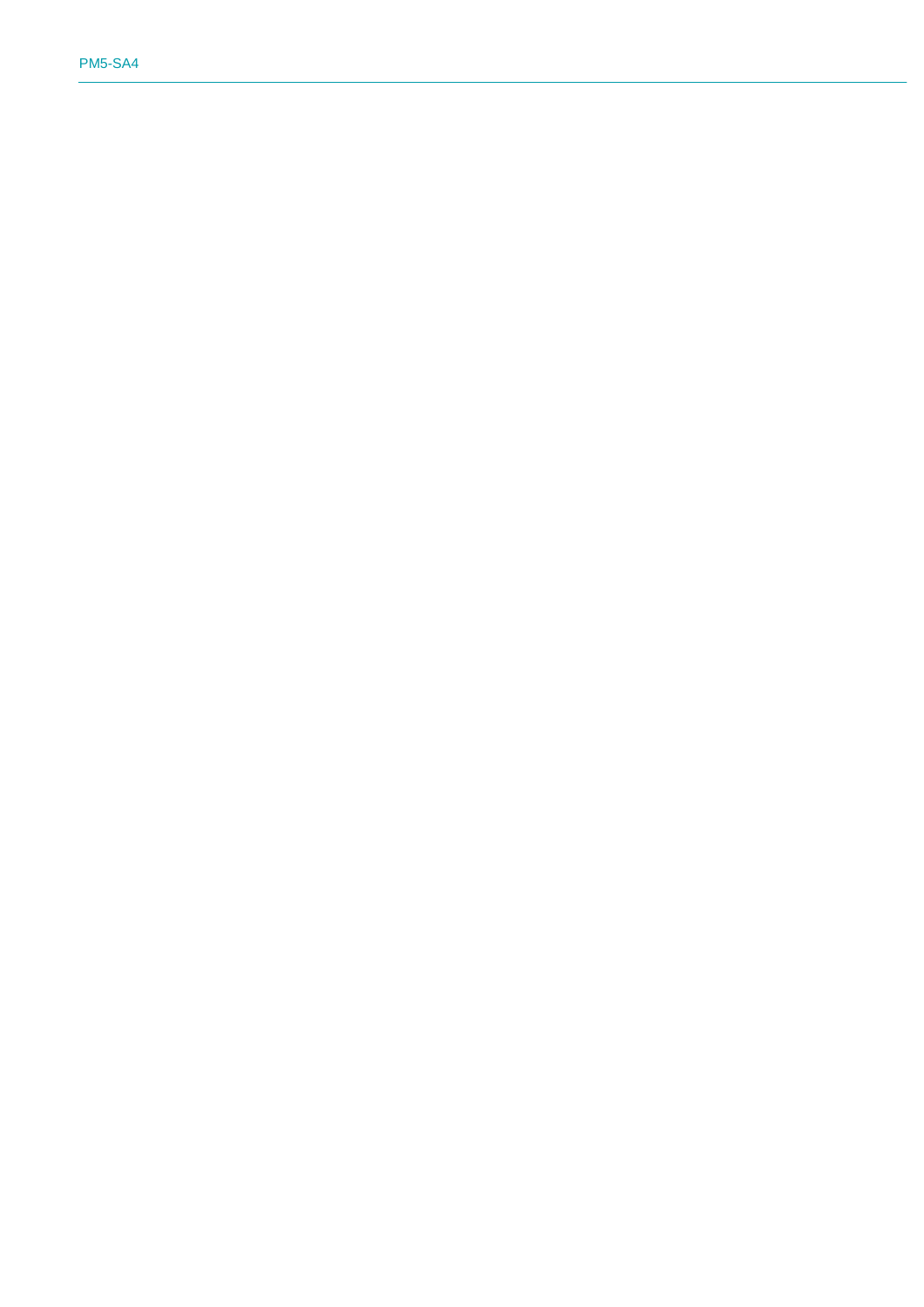

# **Index**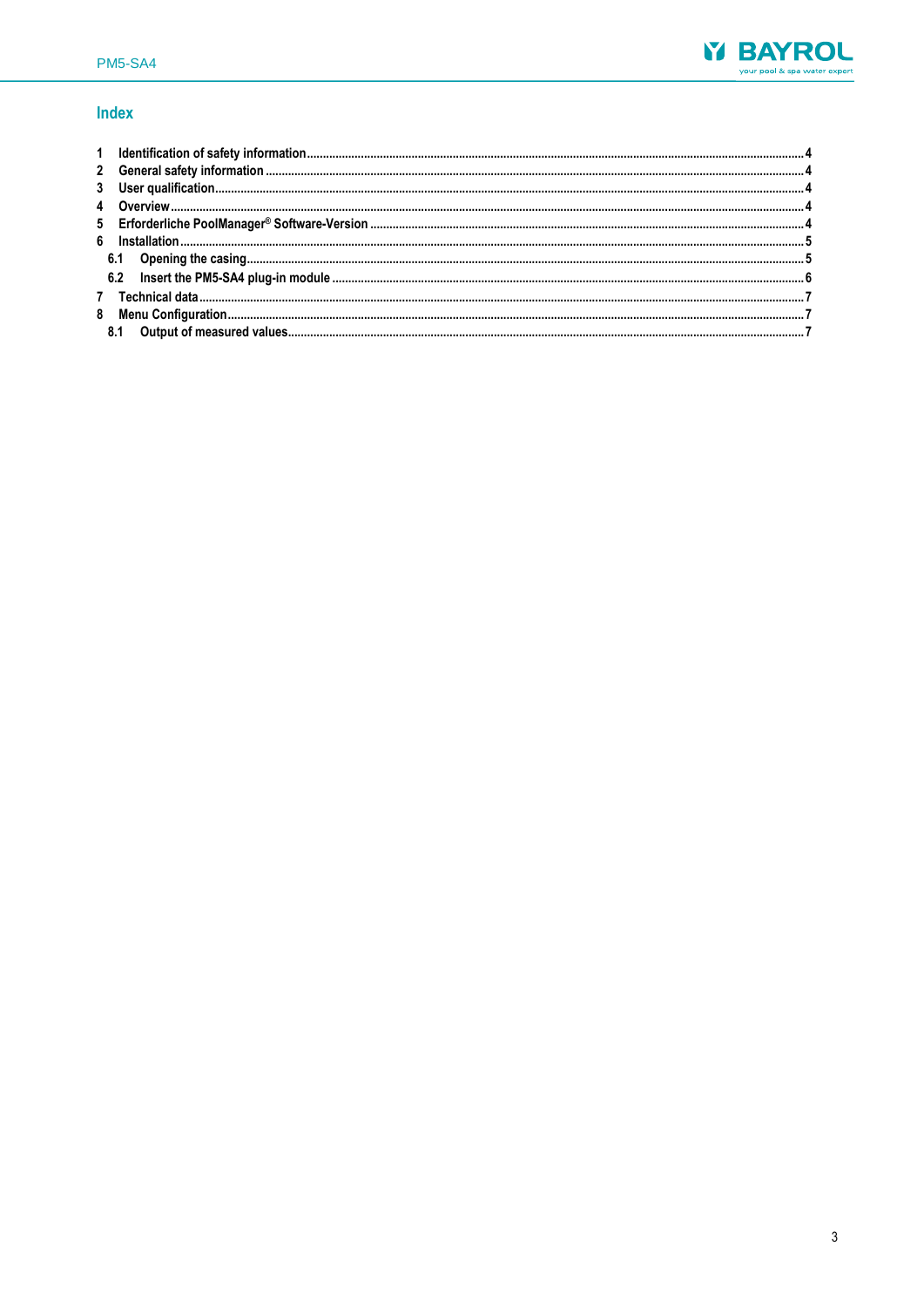# <span id="page-3-0"></span>**1 Identification of safety information**

Please refer to the information concerning the identification of safety information in your PoolManager® or Analyt user manual.

## <span id="page-3-1"></span>**2 General safety information**

## **HAZARD!**

Please follow the general safety information in your PoolManager® or Analyt user manual carefully.

## <span id="page-3-2"></span>**3 User qualification**

Please refer to the different user qualifications as defined in your PoolManager® or Analyt user manual.

#### <span id="page-3-3"></span>**4 Overview**

The PM5-SA4 Converter 4-20mA is a plug-in module for the BAYROL Measuring, Control und Dosing Systems PoolManager® and Analyt of the 5th generation (from 2012). It provides 4 standard current outputs 4-20mA, which can be used to transmit the current measurement readings to external systems, e.g. Building Management Systems (BMS), remote displays or data loggers.

### <span id="page-3-4"></span>**5 Required PoolManager® Software Version**



# **NOTE Required PoolManager® software version for the**

*current version* **of the PM5-SA4 converter** In order to use the *current version* of the PM5-SA4 converter (see figure below) in a PoolManager® controller, at least the following software version (or later) must be installed on the controller:

## **v140325-M1 (5.3.0)**

If necessary, please perform a software update with a USB memory stick, as described in the PoolManager® manual.





#### **Required PoolManager® software version for the**  *earlier version* **of the PM5-SA4 converter**

In order to use the *earlier version* of the PM5-SA4 converter (see figure below) in a PoolManager® controller, at least the following software version (or later) must be installed on the controller:

#### **v130312-M1 (4.0.0)**

**NOTE**

If necessary, please perform a software update with a USB memory stick, as described in the PoolManager® manual.

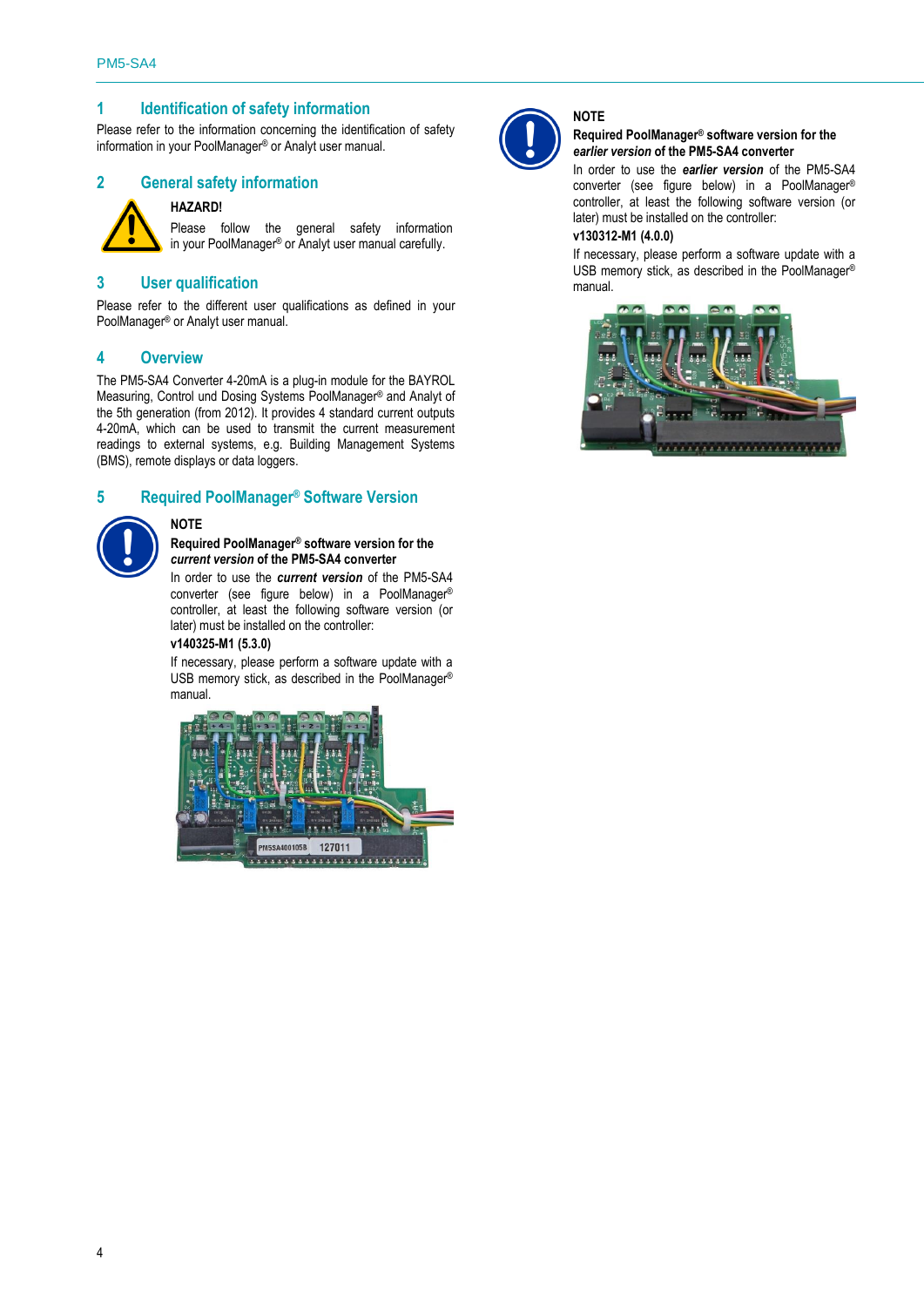

# <span id="page-4-0"></span>**6 Installation**

This chapter describes the installation of the PM5-SA4 plug-in module inside the PoolManager® controller and the cable connections.



#### **Required user qualification: ELECTRICAL SPECIALIST**

Electrical connection may only be performed by an ELECTRICAL SPECIALIST as defined in the chapter *User qualification* of your PoolManager® or Analyt user manual.

## <span id="page-4-1"></span>**6.1 Opening the casing**



## **HAZARD DUE TO VOLTAGE!**

Inside the controller you may get in touch with dangerous electrical voltages.

#### **Potential consequence: Death or the gravest degree of injury.**

Disconnect the controller from mains power supply before opening the casing and, in particular, the lid of the connection terminal box.



## **IMPORTANT NOTICE!**

#### **Open on the right**

Never open the casing on the left side, as damage may otherwise occur. Always open on the right side!

1. Firmly press the hinge on the right side out and to the right.



2. Remove the cover plate and unhook the hinge on the bottom.



3. Swing the casing cover open to the left.



4. Unbolt the four screws of the lid of the connection terminal box and remove the lid. Take out the aluminium rail afterwards.



5. To close the casing, reverse this procedure.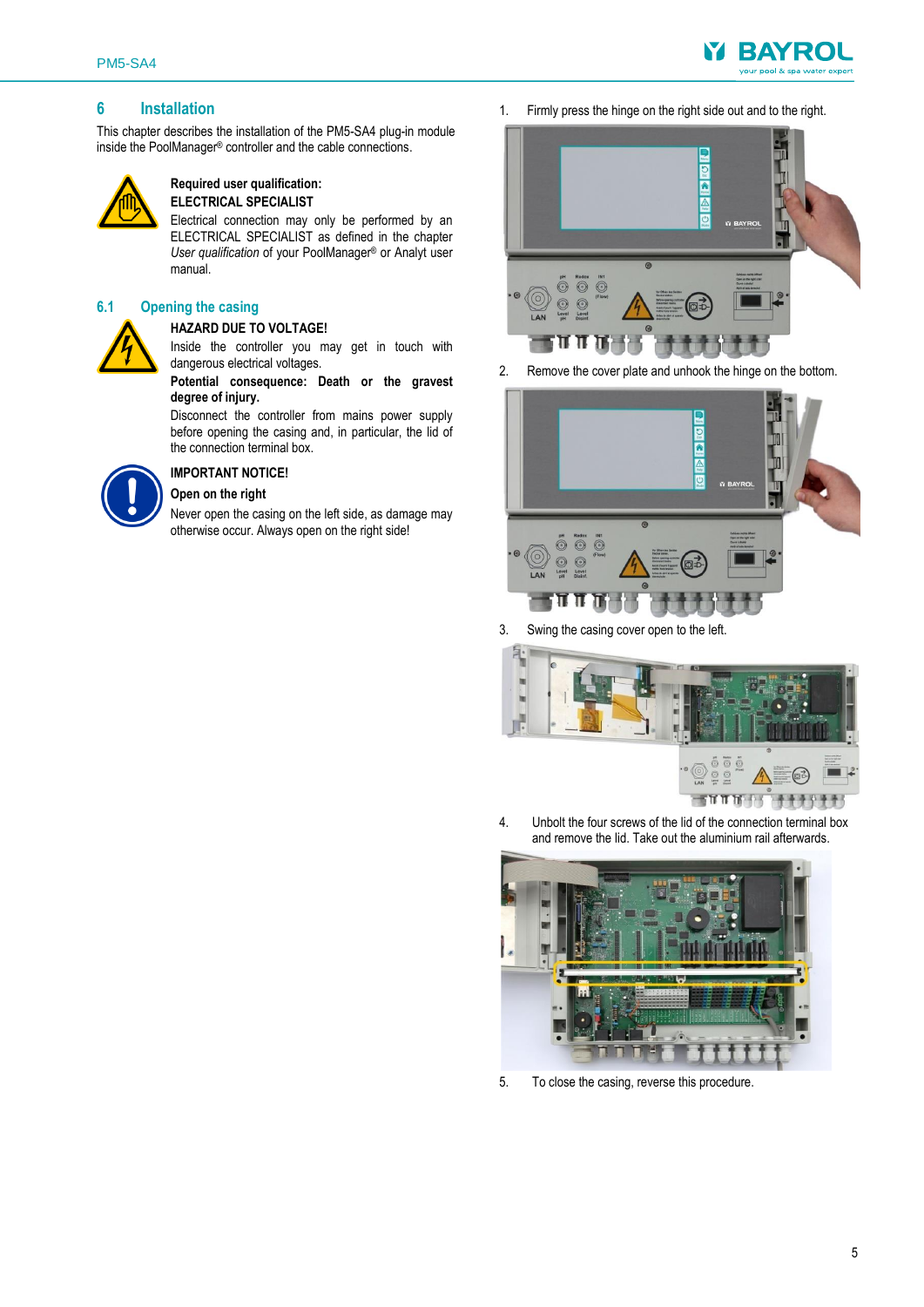#### <span id="page-5-0"></span>**6.2 Insert the PM5-SA4 plug-in module**

1. Use plug-in connector 1 (on the left) for the installation of the PM5-SA4 plug-in module.



2. Dismantle the cable (or cables) on the required length inside the casing and insert it (them) into the casing through one or more cable glands.





#### **IMPORTANT NOTICE!**

In order to minimize the influence of possible inductive disturbances, we recommend to use cables with twisted cable pairs for each channel..

3. Now connect the cable ends to the connection terminals of the PM5-SA4 plug-in module. The digits 1 to 4 indicate the channel numbers which you can later select in the configuration menu.



4. Insert the PM5-SA4 plug-in module carefully into the plug-in connector 1 (on the left).



## **Improper positioning**

**HAZARD!**

Improper (inaccurate) positioning of the plug-in module and applying too strong forces may bent or even break the contact pins of the plug-in connector.

**Potential consequence: Irreparable damage of the plug-in connector, need for factory repair service.** Take care for the correct and accurate position of the plug-in module and do not apply too strong forces.